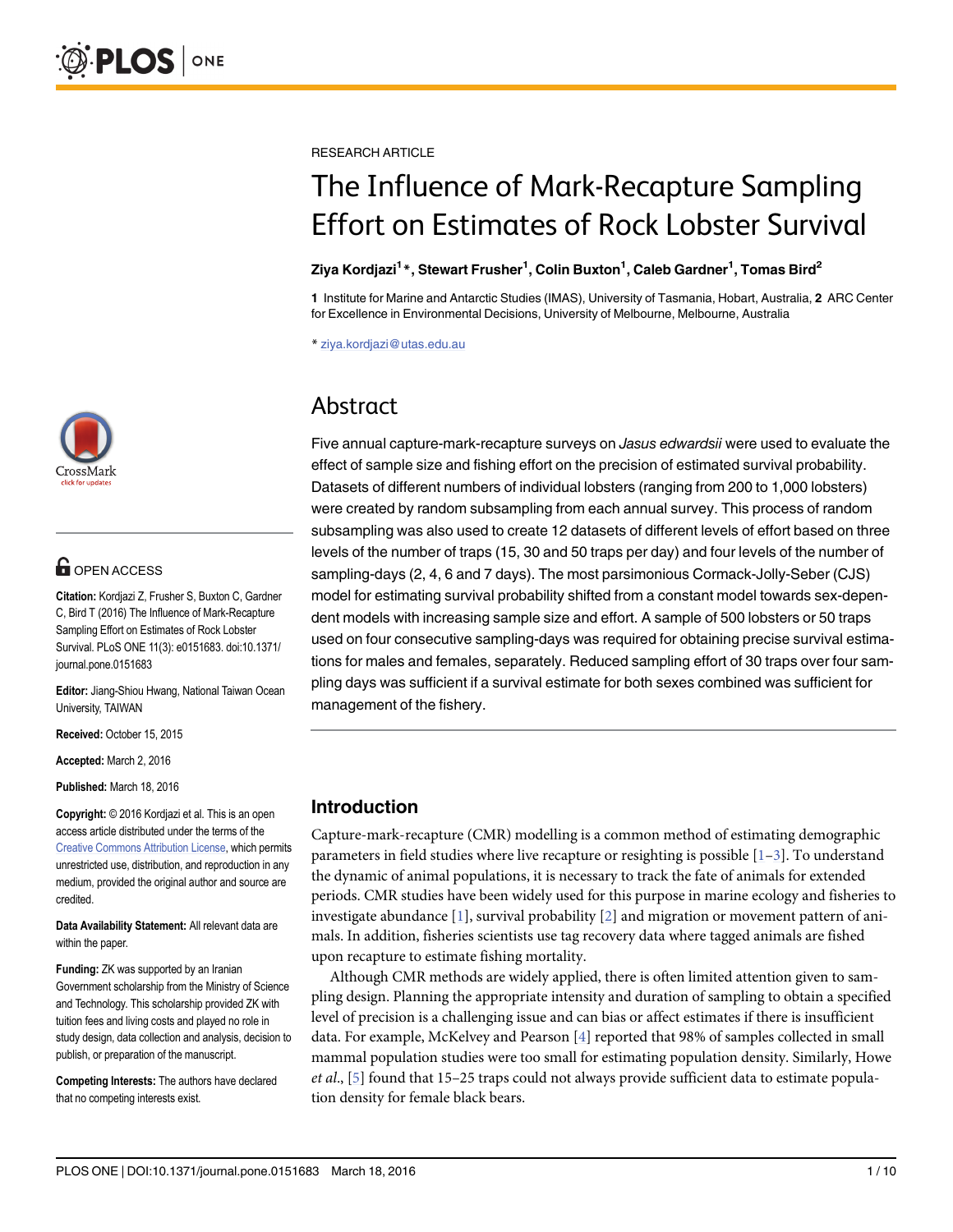<span id="page-1-0"></span>Precision and accuracy of estimated survival probabilities are known to increase with sample size and duration of sampling  $[1, 6]$  $[1, 6]$  $[1, 6]$  $[1, 6]$ . However, sampling intensity and effectiveness may be constrained by environmental and biological factors as well as by the pragmatic constraints of research funding and time. Tagging studies often rely on data collected by trapping and in these studies the sampling efficiency is affected by the catchability of animals, which in turn is affected by environmental and physiological factors. For example, catchability of animals by baited-traps such as lobster [\[7](#page-8-0)], crab [[8\]](#page-8-0) and crayfish [[9](#page-8-0)] consistently decline in winter. In addition, several biological characteristics of crustaceans including moulting and mating can occur at different times of the year and have been shown to influence the precision and accuracy of survival rate estimates [\[10,](#page-8-0) [11\]](#page-8-0).

Perhaps most importantly, research funds and time often place the greatest limitation on CMR studies because this restricts sample size and duration of sampling due to the cost of vessels and labour. Other resourcing constraints include the operational costs of tagging equipment, for example with the cost of transmitters in satellite telemetry [\[12\]](#page-8-0) or the cost of boat charter, crews and scientists.

It is commonly assumed that CMR methods are robust to restrictions in sampling effort as long as effort remains consistent within the study. However, a number of studies have shown that this assumption may be invalid  $[6]$  $[6]$ . For example, sample size and sample duration have been shown to influence estimates of growth rate [[13\]](#page-8-0), survival probability [[14\]](#page-8-0), population density  $[5]$  $[5]$ , annual decline in population  $[15]$ , meta-population estimates of interchange among populations  $[16]$  $[16]$  $[16]$ , as well as the precision of estimated parameters  $[12]$  $[12]$  $[12]$  in both matrix and CMR modelling.

This study examined the effect of sample size and fishing effort required to obtain precise estimates of survival probability using five annual mark-recapture surveys of the southern rock lobster Jasus edwardsii.

#### Materials and Methods

The research was undertaken in the Crayfish Point Scientific Reserve. Permission to undertake research in this reserve is granted under 14124 (2014–2015), 13108 (2013–2014), 12098(2012– 2013), 10062 (2011–2012) from the Tasmanian Department of Primary Industries, Parks, Water and Environment.

No endangered or protected species were affected by this research.

The study was on invertebrates (crustaceans) that do not require animal ethics approval.

#### Study area

In CMR studies, precision of survival estimates can be dependent on the size of the population [\[6](#page-8-0)] and the size of the sampling area  $[17, 18]$  $[17, 18]$  $[17, 18]$ . The effect of varied population size and sampling area was limited in this study by conducting sampling within the Crayfish Point Scientific Reserve (CPSR), Taroona, Tasmania, Australia (42 57' 08"S 142 21' 20"E). This reserve contains rocky reef habitat and is surrounded by sand, which limits rock lobster movement [\[19](#page-8-0)]. The reserve contains a temperate rocky reef of 1.24  $km<sup>2</sup>$  with a maximum depth of 15 m. Fishing at the site has been banned since November 1971 and the reserve now holds a dense population of southern rock lobsters [\[20\]](#page-8-0).

#### Field method and simulation

Mark-recapture data were collected for different research projects on Jasus edwardsii in five surveys from 2000 to 2005. As individual surveys were originally undertaken to address different projects, there was some variation between surveys in effort including the number of traps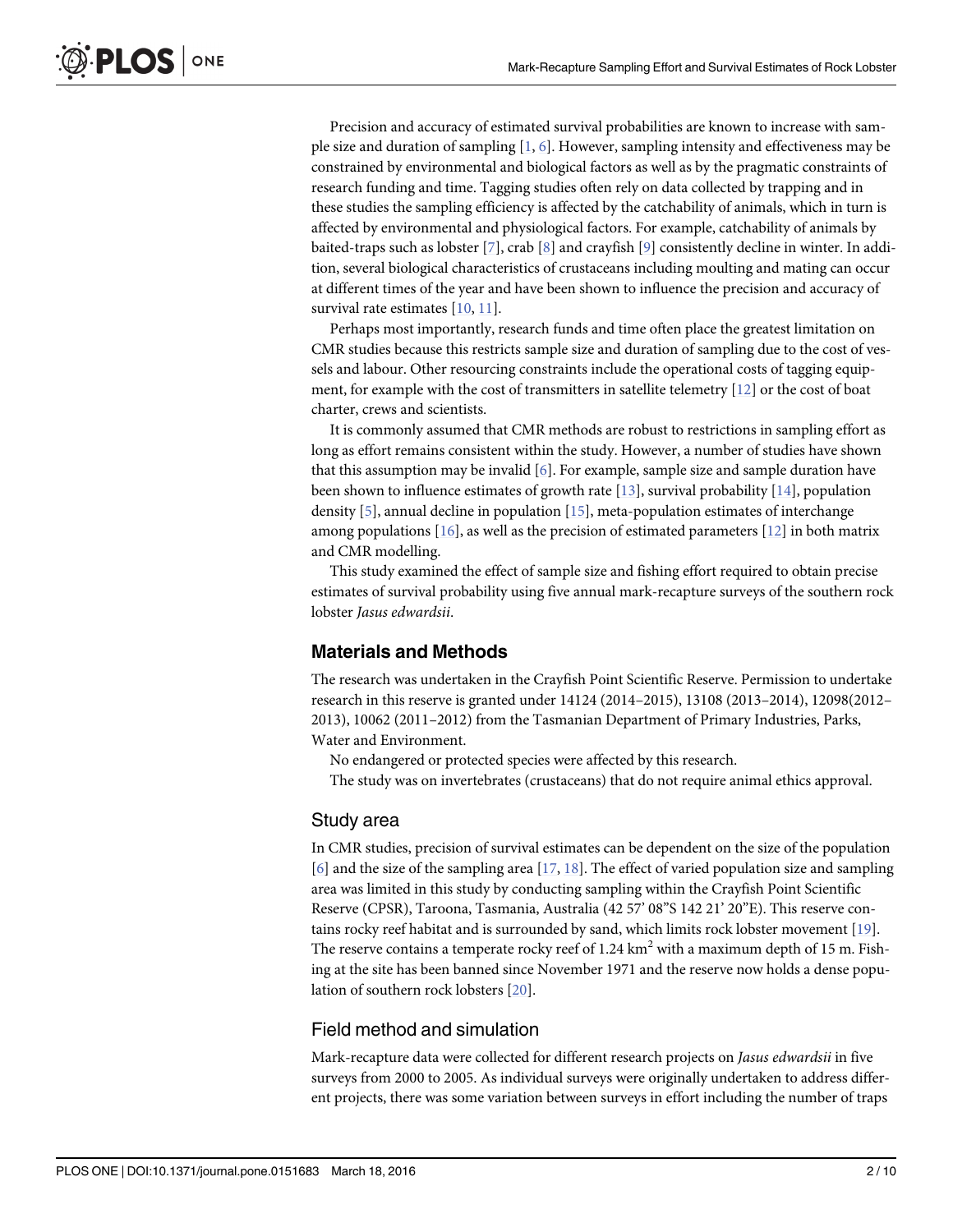|                             | <b>Annual surveys</b> |               |            |            |        |  |  |
|-----------------------------|-----------------------|---------------|------------|------------|--------|--|--|
|                             | <b>Nov 2000</b>       | <b>Dec 01</b> | Jan-Feb 03 | Jan-Feb 04 | Jan 05 |  |  |
| Sampling-days               | 10                    |               | 11         |            | 10     |  |  |
| <b>Total traps deployed</b> | 891                   | 602           | 761        | 403        | 708    |  |  |
| Traps/day                   | $89 - 90$             | 86            | 69-78      | $49 - 63*$ | 68-73  |  |  |
| Lobsters captured           | 2362                  | 2085          | 1714       | 1022       | 2032   |  |  |

#### <span id="page-2-0"></span>Table 1. Summary of sampling data.

\*The lowest number of traps was 49 which occurred on two days in January-February 2004 survey.

doi:10.1371/journal.pone.0151683.t001

used, the number of sampling days and number of lobsters tagged. These factors, in addition to likely changes in catchability and abundance resulted in differences in the number of lobsters tagged and/or recaptured between surveys (Table 1). However, all surveys used consistent sampling protocols and similar equipment. On the first sampling day traps were baited and set in the afternoon. On subsequent days traps were checked in the morning, rebaited and reset. We refer to days when traps are hauled and the contents of the trap sampled as "sampling days". All untagged lobsters were tagged by a uniquely coded T-bar tag (Hallprint T-bar anchor tag; TBA1, Hallprint Pty Ltd, 27 Jacobson Crescent, Holden Hill, South Australia 5088, Australia) on the ventral side of the first or second abdominal segment. The tag number, length of carapace and sex of each lobster were recorded.

Varying sample size. Previous research found that five surveys was the most economical number of surveys for estimating survival probability at a 5% level of precision [\[21](#page-8-0)]. The surveys used here were restricted to those that provided an opportunity to subsample up to 1000 tagged lobsters (Table 1). Random subsampling was undertaken with the statistical package R (R core team 2013) from every annual survey, with the number of individuals subsampled set at 200, 250, 300, 400, 500, 750 or 1000. Approximately equal numbers of males and females were selected as the average sex ratio across all surveys was 1.16 (M/F). Recapture history was conducted based on the first survey undertaken in November 2000 and four successive recapture events. This process was repeated ten times by selecting ten independent subsamples for each level of sample size.

**Varying sampling effort.** The effect of sampling effort on estimates of survival rates was examined by subsampling a combination of the number of traps deployed each sampling day and the number of days sampled during each of five annual surveys (Table 1).

To quantify the effect of the number of traps on the precision of lobster survival probabilities, a total of 50, 30 and 15 traps were randomly subsampled from each day of sampling in each survey.

To determine the effect of the number of days of sampling, 7, 6, 4 and 2 sampling days were randomly selected out of the total number of days sampled each survey. As such,  $3*4 (= 12)$ combinations of both the number of traps and days of sampling were applied in each survey, with each of these combinations replicated 10 times. For each subsample, 5-year capture histories were constructed based on lobsters that were tagged in the initial year's survey (November 2000), and seen or not seen in the four subsequent recapture surveys in the program R (R core team 2013).

Model selection and data analyses were based on Cormack-Jolly-Seber (CJS) models [[22](#page-8-0)–[24](#page-8-0)]. The best model and survival probability of males and females was determined using the capturerecapture analysis in program MARK [[25](#page-8-0)], accessed through R via the RMark package [\[26\]](#page-9-0).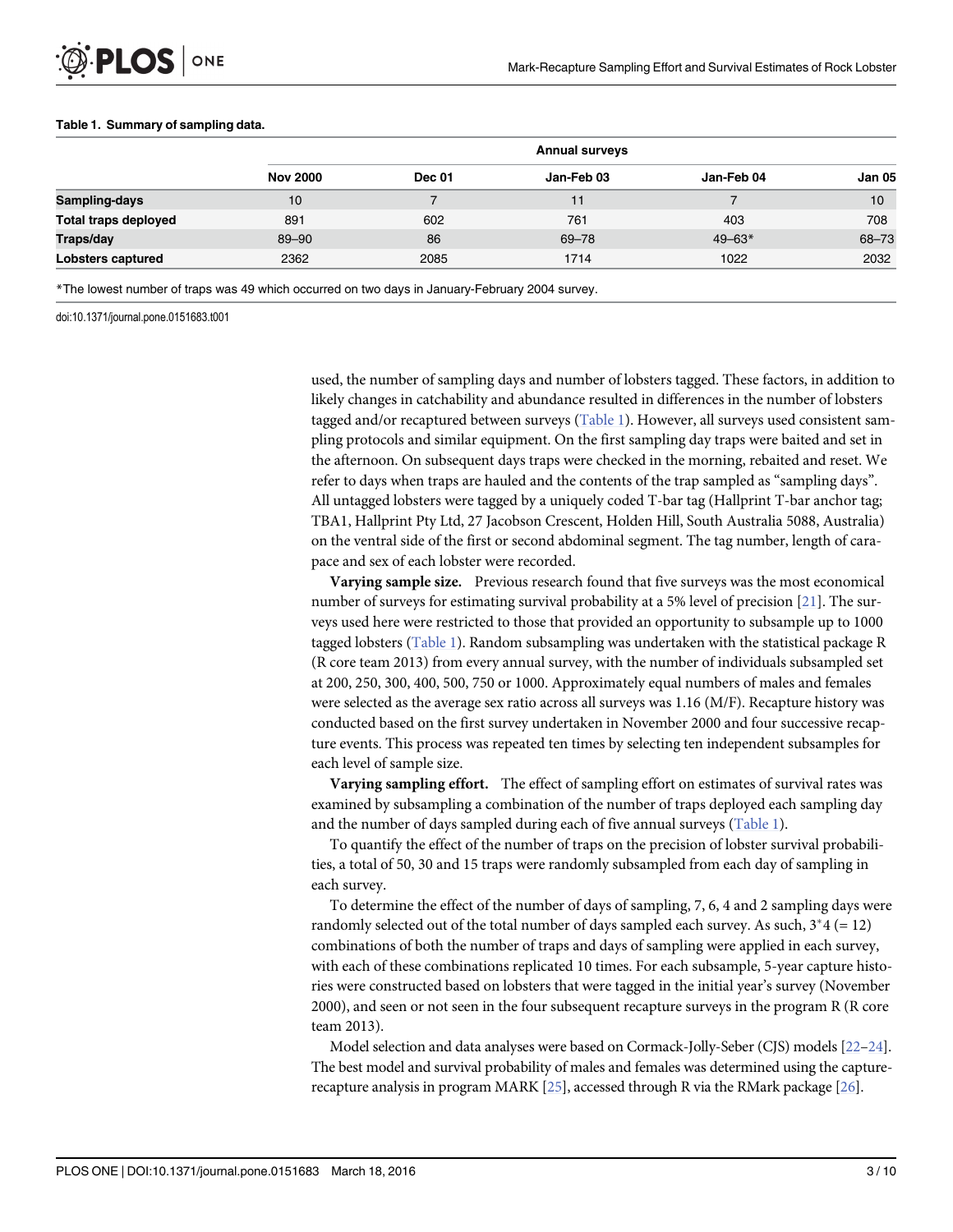<span id="page-3-0"></span>Survival probability  $(Phi)$  and recapture probability  $(p)$  were estimated from each survey data set. The likelihoods of survival probability and recapture probability were estimated incorporating factors of time  $(t)$  and gender  $(g)$ . Sixteen parameter combinations of survival and capture probability were estimated with constant survival probability (Phi(.)), time specific survival probability  $(Phi(t),$  gender specific survival probability  $(Phi(t),$  or time and gender specific survival probability ( $Phi(x^*t)$ ) with constant capture probability ( $p(.)$ ), time specific capture probability  $(p(t))$ , gender specific recapture probability  $(p(g))$  or time and sex specific recapture probability ( $p(g^*t)$ ). The fully parameterised (saturated) model was  $Phi(g^*t)p(g^*t)$ .

Delta AICc (AIC corrected for low sample sizes) was used to determine the most parsimonious model for each analysis from the sixteen candidate set of models [\[27](#page-9-0)]. Whilst, the model with the lowest delta AICc value was considered the most parsimonious, all models within 2 units of the lowest delta AICc value (lowest delta AICc value +2) also have substantial support and need to be considered [[28\]](#page-9-0).

In this study, the process of data analysis was repeated 10 times by 10 independent subsamples for each level of sample size and effort. To find the best model based on the delta AICc scores among these 10 analyses, each model was coded relative to the lowest Delta AICc score. The codes of 1, 2, 3, 4 and 5 were applied to the models with the value of  $0 <$  = lowest Delta AICc $<$ 2, 2 $<$  = lowest Delta AICc $<$ 4, 4 $<$  = lowest Delta AICc $<$ 7, 7 $<$  = lowest Delta AICc $<$ 10, and lowest Delta  $AICc$  = 10, respectively. Whilst the model with the lowest mean value among these10 analyses was evaluated as a parsimonious model, all models that were within 0.2 units of the lowest mean value were considered to be likely models.

The best model among the 10 repetitions of each level of subsample was then used to examine the effect of gender and time on survival probability of lobster with varying sample size. Relative standard error (RSE) was used to determine the precision of the estimated survival with low relative standard error, indicating high precision of estimates [[12](#page-8-0)]. Relative standard error was calculated RS $E\,=\,\frac{SE}{X}$ , where  $\overline{SE}$  and  $\overline{X}$  are standard error and mean of the parameter estimates, respectively.

#### **Results**

#### Sample size

The most parsimonious model for estimating survival probability (Phi) and recapture probability  $(p)$  changed from constant (gender and/or time-independent) and/or gender-dependent to only gender-dependent with an increase in the number of tagged lobsters in the sample [\(Table 2\)](#page-4-0). The number of equally supported models (i.e. within 0.2 units of the most parsimonious model) also decreased from 3 when 250 lobsters were tagged to one when 750 or more lobsters were tagged. Thus the ability to detect gender differences in survival was dependent on the number of lobsters tagged.

#### Survival probability and precision of survival probability

To determine the survival probability of males and females separated, the most parsimonious model which occurred across all sample sizes  $(Phi(g)p(g))$  was selected. Both estimated survival [\(Fig 1a](#page-4-0)) and recapture probability [\(Fig 1c\)](#page-4-0) increased with sample size. Females had a higher survival probability and lower recapture probability than males. The precision of survival estimates and recapture probability improved with sample size for both sexes as standard errors of estimates decreased [\(Fig 1b\)](#page-4-0). Although the degree of precision would be determined by managers or assessors of the fishery, in this study a relative standard error (RSE) of 0.05 was chosen to compare the relative precision across different models.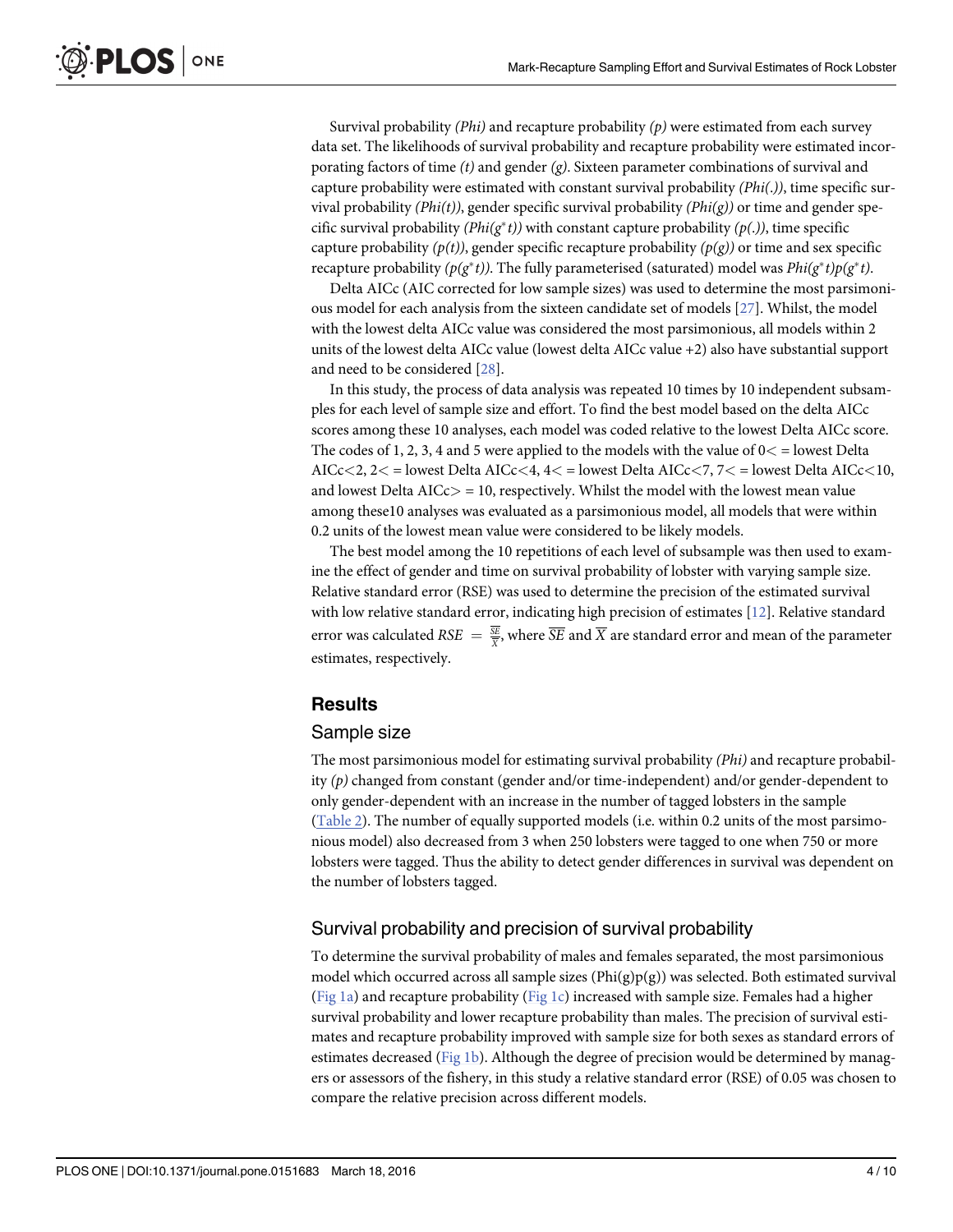| Model sample<br>size 250 | Coded AAICc<br>250 | Model sample<br>size 500 | Coded AAICc<br>500 | Model sample<br>size 750 | Coded <b>AAICc</b><br>750 | Model sample<br>size 1000 | Coded AAICc<br>1000 |
|--------------------------|--------------------|--------------------------|--------------------|--------------------------|---------------------------|---------------------------|---------------------|
| Phi(.)p(g)               | $1.3*$             | Phi(g)p(.)               | $1.5*$             | Phi(g)p(g)               | $1.6*$                    | Phi(g)p(g)                | $2.1*$              |
| Phi(.)p(.)               | $1.4*$             | Phi(.)p(g)               | $1.6*$             | Phi(.)p(t)               | 2.1                       | $Phi(g)p(g*t)$            | 3.0                 |
| Phi(g)p(.)               | $1.4*$             | Phi(.)p(.)               | 1.8                | Phi(g)p(t)               | 2.1                       | Phi(t)p(.)                | 3.2                 |
| Phi(g)p(g)               | 2.0                | Phi(g)p(g)               | 1.9                | Phi(g)p(.)               | 2.2                       | Phi(t)p(g)                | 3.3                 |
| Phi(.)p(t)               | 2.3                | Phi(.)p(t)               | 2.5                | Phi(.)p(.)               | 2.4                       | $Phi(g^*t)p(g)$           | 3.3                 |
| Phi(t)p(.)               | 3.0                | Phi(g)p(t)               | 2.6                | Phi(t)p(.)               | 2.4                       | Phi(.)p(g)                | 3.4                 |
| Phi(g)p(t)               | 2.5                | Phi(t)p(.)               | 2.7                | Phi(.)p(g)               | 2.4                       | Phi(.)p(.)                | 3.5                 |
| Phi(t)p(g)               | 3.1                | Phi(t)p(g)               | 2.8                | Phi(t)p(g)               | 2.7                       | Phi(g)p(.)                | 3.5                 |
| Phi(t)p(t)               | 3.7                | Phi(t)p(t)               | 3.1                | Phi(t)p(t)               | 2.8                       | Phi(.)p(t)                | 3.5                 |
| $Phi(.)p(g*t)$           | 3.4                | $Phi(g)p(g*t)$           | 3.1                | $Phi(g)p(g*t)$           | 3.0                       | Phi(g)p(t)                | 3.5                 |
| $Phi(g)p(g*t)$           | 4.1                | $Phi(g^*t)p(.)$          | 3.1                | $Phi(g^*t)p(g)$          | 3.1                       | $Phi(g^*t)p(.)$           | 3.6                 |
| $Phi(t)p(g*t)$           | 4.3                | $Phi(.)p(g*t)$           | 3.3                | $Phi(.)p(g*t)$           | 3.3                       | $Phi(.)p(q*t)$            | 3.7                 |
| $Phi(g^*t)p(.)$          | 4.6                | $Phi(g^*t)p(g)$          | 3.6                | $Phi(g^*t)p(.)$          | 3.3                       | Phi(t)p(t)                | 4.0                 |
| $Phi(g^*t)p(g)$          | 4.8                | $Phi(g^*t)p(t)$          | 3.9                | $Phi(t)p(g*t)$           | 3.8                       | $Phi(g^*t)p(t)$           | 4.0                 |
| Phi(g*t)p(t)             | 4.6                | $Phi(t)p(g*t)$           | 4.2                | $Phi(g^*t)p(t)$          | 3.9                       | $Phi(t)p(g*t)$            | 4.1                 |
| $Phi(g^*t)p(g^*t)$       | 5.0                | $Phi(g^*t)p(g^*t)$       | 4.6                | $Phi(g^*t)p(g^*t)$       | 4.3                       | $Phi(g^*t)p(g^*t)$        | 4.2                 |

#### <span id="page-4-0"></span>[Table 2.](#page-3-0) Comparison of model performance with increasing sample size.

(\*) indicates models that were considered equally parsimonious (i.e. within 0.2 units of the most parsimonious model)

doi:10.1371/journal.pone.0151683.t002

A sample of at least 500 lobsters was required to obtain survival probability estimates with a  $RSE < 0.05$  for both males and females (Fig 1b). Reliable survival estimates for females alone could, however, be obtained from a sample of 400 female lobsters. This resulted in a 5–10% resighting probability of each lobster.

#### Sampling effort

As effort, both in number of sampling days and number of traps increased (i.e., from bottom right quadrat in [Table 3](#page-5-0) to top left quadrat) the survival and recapture probability estimates for the most parsimonious models tended to shift from gender and time independent to gender dependent and time and gender dependent, respectively.

Survival probability and precision of survival probability. The most common sex-time independent and sex dependent models found across the combinations of the number of traps







[Fig 1. E](#page-3-0)stimated survival probability (a), RSE of survival probability (b) and recapture (resighting) probability (c) of males (●) and females (▲) at different levels of subsample size (number of individuals).

doi:10.1371/journal.pone.0151683.g001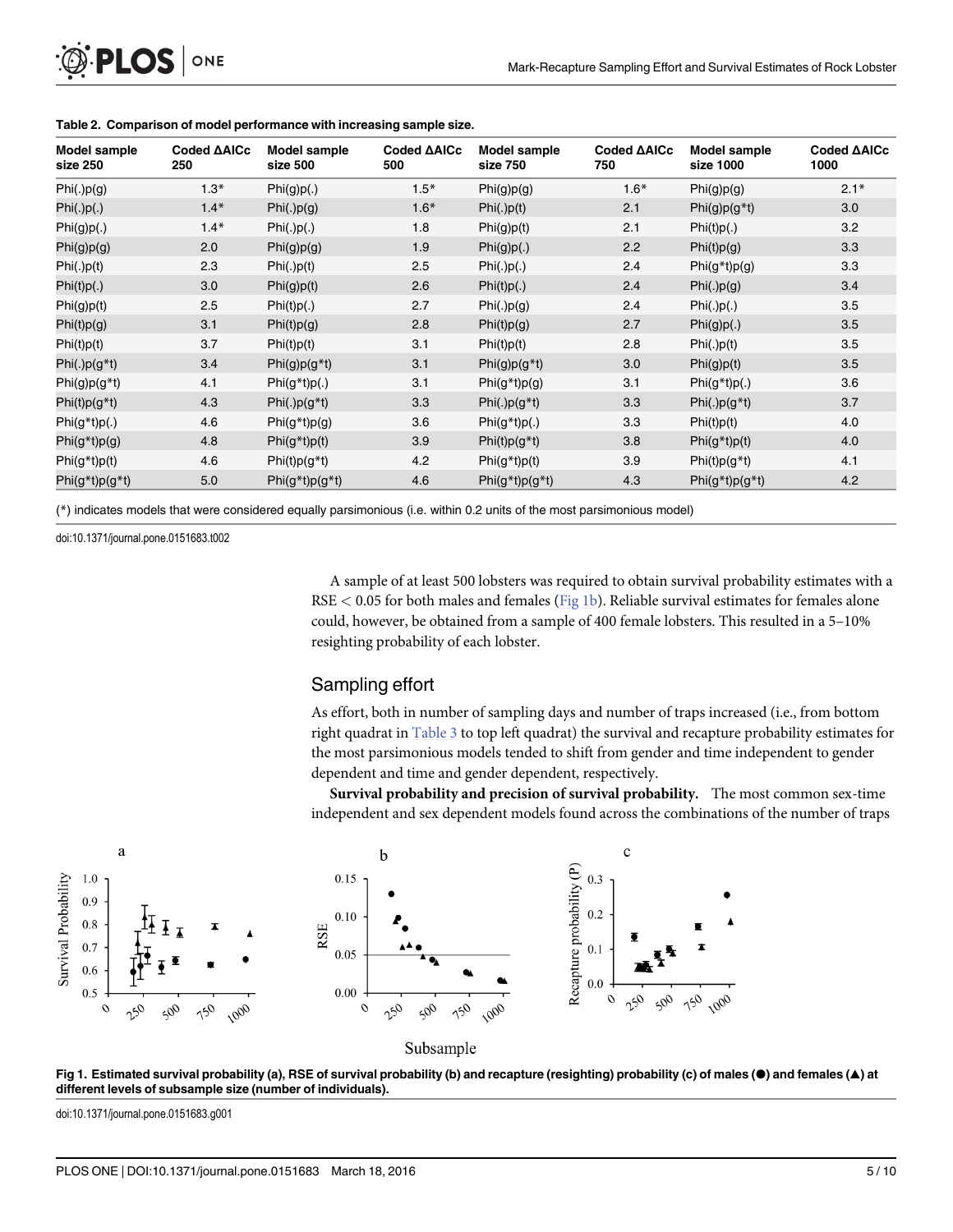<span id="page-5-0"></span>

| <b>Number of traps</b><br>50 | <b>Parsimonious models</b><br><b>First</b> | Number of sampling days |        |                 |        |              |        |         |              |  |
|------------------------------|--------------------------------------------|-------------------------|--------|-----------------|--------|--------------|--------|---------|--------------|--|
|                              |                                            | 7                       |        | 6               |        |              | 4      |         | $\mathbf{2}$ |  |
|                              |                                            | $(g)/(g^*t)$            | $1.0*$ | $(.)/(g*t)$     | $1.3*$ | (.)/(g)      | $1.8*$ | (.)/(.) | $1.3*$       |  |
|                              | Second                                     | $(.)/(g*t)$             | $1.1*$ | $(g)/(g * t)$   | 1.6    | (.)/(t)      | $2.0*$ | (.)/(t) | $1.5*$       |  |
|                              | <b>Third</b>                               | $(t)/(g*t)$             | 2.5    | (t)/(g)         | 1.8    | (g)/(g)      | 2.1    | (g)/(.) | 1.6          |  |
|                              | Forth                                      | $(g * t) / (g)$         | 3.0    | $(t)/(g * t)$   | 2.0    | (.)/(.)      | 2.1    | (.)/(t) | 1.7          |  |
|                              | <b>Fifth</b>                               | $(g^*t)/(g^*t)$         | 3.9    | $(g * t) / (g)$ | 2.8    | (t)/(.)      | 2.1    | (g)/(t) | 1.7          |  |
| 30                           | <b>First</b>                               | $(.)/(g*t)$             | $1.7*$ | (.)/(g)         | $2.0*$ | (.)/(t)      | $1.7*$ | (.)/(.) | $1.0*$       |  |
|                              | <b>Second</b>                              | $(g)/(g^*t)$            | 2.0    | (.)/(t)         | $2.2*$ | (.)/(.)      | $1.7*$ | (.)/(g) | 1.4          |  |
|                              | <b>Third</b>                               | (g)/(g)                 | 2.6    | (g)/(t)         | 2.3    | (.)/(g)      | $1.8*$ | (g)/(.) | 1.7          |  |
|                              | Forth                                      | (.)/(g)                 | 2.8    | (g)/(g)         | 2.5    | (t)/(.)      | $1.8*$ | (g)/(g) | 1.9          |  |
|                              | <b>Fifth</b>                               | (.)/(t)                 | 2.9    | (.)/(.)         | 2.5    | (g)/(.)      | 2.0    | (.)/(t) | 2.1          |  |
| 15                           | <b>First</b>                               | (g)/(g)                 | $1.5*$ | (.)/(g)         | $1.2*$ | (.)/(.)      | $1.0*$ | (.)/(.) | $1.0*$       |  |
|                              | Second                                     | (.)/(g)                 | $1.6*$ | (g)/(g)         | $1.4*$ | (.)/(g)      | $1.0*$ | (.)/(g) | $1.2*$       |  |
|                              | <b>Third</b>                               | (.)/(.)                 | 1.8    | (.)/(.)         | 1.6    | (g)/(.)      | 1.3    | (g)/(.) | 1.3          |  |
|                              | Forth                                      | (g)/(.)                 | 2.1    | (g)/(.)         | 1.7    | (g)/(g)      | 1.8    | (g)/(g) | 2.2          |  |
|                              | <b>Fifth</b>                               | (.)/(t)                 | 2.7    | (t)/(g)         | 2.8    | $(.)/(g^*t)$ | 2.3    | (.)/(t) | 3.4          |  |

[Table 3.](#page-4-0) Dependency of survival probability (Phi) and recapture probability (p) on sex (g), time (t) and/or sex and time (g\*t) in the five top models for combinations of sampling days and number of traps. General model is  $Phi(x)p(y)$  where "x" and "y" have been shown in the following table as  $(x)/(y)$ .

(.) denotes where Phi and/or p in the model were independent of sex and/or time.

(\*) indicates the most parsimonious models in the range of x+0.2, where x is the lowest average of the coded ΔAICc value among ten repetitions.

doi:10.1371/journal.pone.0151683.t003

and sampling days was Phi(.)p(g) and Phi(g)p(g) respectively (Table 3). To determine the appropriate sampling design a precision level (RSE) of 5% was used. If a combined sex model is considered appropriate then 15 traps at 6 days or 30 traps at 4 days would be sufficient. Although 50 traps at 4 days also produced precise estimates, this has not been considered as the required precision,  $<5\%$  RSE, was not obtained with fewer trap ([Fig 2](#page-6-0)). If the survival probability between the different sexes was considered sufficient to warrant different survival estimates then at least 30 traps for 6 days is required or 50 traps at 4 days ( $Fig 2$ ). If less precision is required (e.g. 10%), 15 traps for 4 days or 30 traps for 2 days would be the minimum required for estimating annual survival probability for combined sexes and 30 traps for 4 days for separate sexes.

#### **Discussion**

The trade-off between desired precision of survival probability and cost-effectiveness of sampling was evaluated with southern rock lobster data by subsampling from existing data with variation in the number of tagged lobster (sample size) and fishing effort (the number of traps set and number of days sampled). As expected, both the sample size and sampling effort affected the precision and accuracy of survival estimates. Decreasing effort, both in terms of numbers of individuals sampled and the allocation of effort (days sampled and traps set) led to decreased precision in estimates of both survival probabilities (Phi) and recapture probabilities (p). Importantly, under-sampling led to biased estimates of survival probability and also minimised the ability to determine differences between sexes. Finally, minimal increase in precision at higher levels of sampling effort, suggests that an optimal ratio of sampling to precision can be achieved which can be used to find a balance in sampling effort that delivers quality data without excessive effort and cost.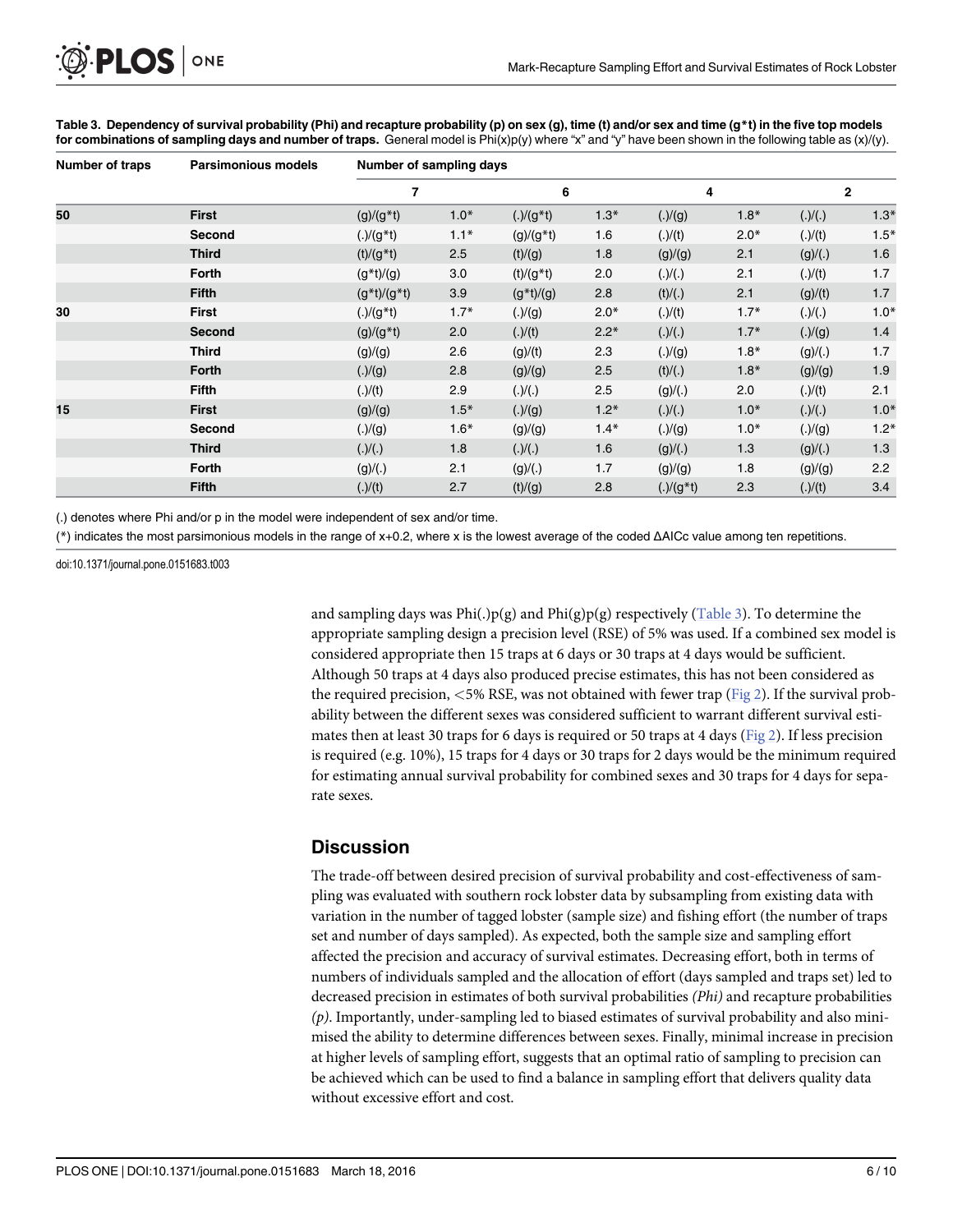<span id="page-6-0"></span>

[Fig 2. S](#page-5-0)urvival probability (Phi) and relative standard error (RSE) of lobsters—combined sexes (a) and different sexes (b) (males (o) and females (▲)), estimated by sex-time independent model (Phi(.)p(g)) and sex dependent model Phi(g)p(g) respectively, associated with each combination of fishing effort.

doi:10.1371/journal.pone.0151683.g002

Although gender specific ( $Phi(g)$ ) was an equally likely model for each of the sample sizes, it was only when 750 or more lobsters were tagged that it had substantially greater support than the combined sexes (Phi(.)) models. However, at the pre-determined RSE of 0.05, 500 tagged lobsters was sufficient to provide precise estimates of survival indicating the importance of both model selections (at 500 tagged lobsters, the gender specific model was not the only parsimonious model) and interrogating the model outputs (i.e. plotting means, standard deviations and RSE).

While the results of this study are specific to lobsters, we suggest that trials similar to the current study, which include variability in sample size and effort, are required to be undertaken before larger tagging programs. In addition to sample size, Conner *et al.*,  $[14]$  $[14]$  $[14]$  found that season was an important factor with 200 passive integrated transponder (PIT) providing precise survival probability for Steelhead rainbow trout Oncorhynchus mykiss in summer, whereas 500 tags could not provide the same precision in autumn or winter.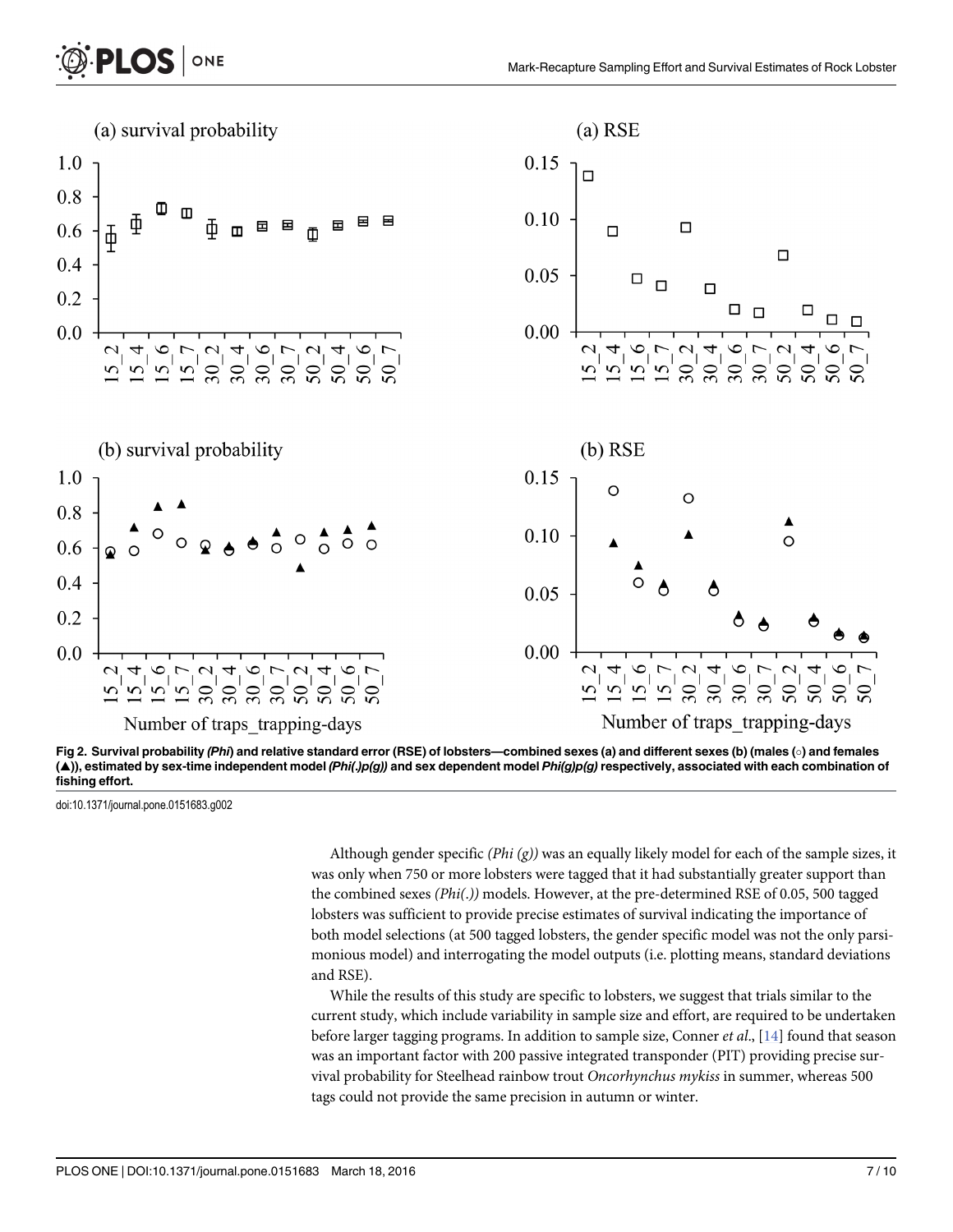<span id="page-7-0"></span>While catch rates could be used to determine the effort, catch rates can vary considerably and we selected the number of traps set and consecutive sampling days as alternative metrics for determining sampling design.

The number of captured lobsters increased with more sampling effort, that is, with more traps, more trapping days, or both. Not surprisingly, it was possible to obtain a satisfactory estimate of survival by trading off the amount of traps versus days of sampling. Understanding the trade-off between these two aspects of sampling can assist in optimizing sampling strategies [\[29](#page-9-0)]. In our particular case, the trade-off involved availability of both staff and vessels.

To reduce the effect of environmental and biological factors on feeding behaviour of lobsters and thus catchability, tagging and recapture events in this study were conducted annually at the same time of year ([Table 1](#page-2-0)), and during periods in which moulting and mating do not occur. Despite these attempts to standardise sampling, it is likely that other processes that could not be controlled by sample design would affect catchability from year to year, including factors such as changes in swell, moon phase [\[30\]](#page-9-0), food availability and predator abundance. Because of this we speculated that there was potential for different outcomes from short sampling periods with lots of traps each day versus longer sampling periods with fewer traps each day. However, our results suggest that sampling design is free to be driven by the optimal, pragmatic balance between the number of traps and sampling-days that result in the most cost effective and operationally feasible sampling program.

Increasing the number of traps from 15 to 50 enabled more precise survival estimates. Whilst, four days of sampling for 50 subsampled traps was required to obtain precise survival estimates for males and females separately, 30 traps set for four sampling-days was sufficient for obtaining precise survival estimates for combined sexes. Although, fewer traps in a fixed sampling area can impact the effectiveness of bait plumes and reduce catch rates  $[31]$ , sampling plans based on setting fewer traps over more days may be advantageous in some situations. Whilst more accurate and precise parameter estimates are often pursued in mark recapture studies with the use of more traps [\[32](#page-9-0)], data collected with as few as 15 traps over 6 (0.05 RSE) and 4 (0.10 RSE) sampling days did provide parameter estimates for combined sexes and may be suitable depending on the level of precision required by management. This can also be impacted by the logistics of sampling methodology being undertaken as the costs of each additional trap needs to be compared to the cost of labour and vessel usage from adding additional days to the survey.

A priori determination of the desired level of precision and accuracy of estimated parameters, population size and sampling area can assist in planning sampling design in a CMR study [\[6](#page-8-0), [33](#page-9-0)]. This process is necessary for many research projects because of the constraint of research funding which limits the extent of data collection. While this study may provide a guide, we recommend that prior to planning large scale tagging programs, pilot programs be undertaken and analyses such as those undertaken here be used to determine a cost-effective sampling design.

#### Author Contributions

Conceived and designed the experiments: SF ZK. Performed the experiments: ZK. Analyzed the data: ZK TB. Contributed reagents/materials/analysis tools: SF CB CG. Wrote the paper: ZK SF CB CG TB.

#### **References**

[1.](#page-0-0) Pollock KH, Nichols JD, Brownie C, Hines JE. Statistical-inference for capture-recapture experiments. Wildlife Monograph. 1990;( 107):1–97.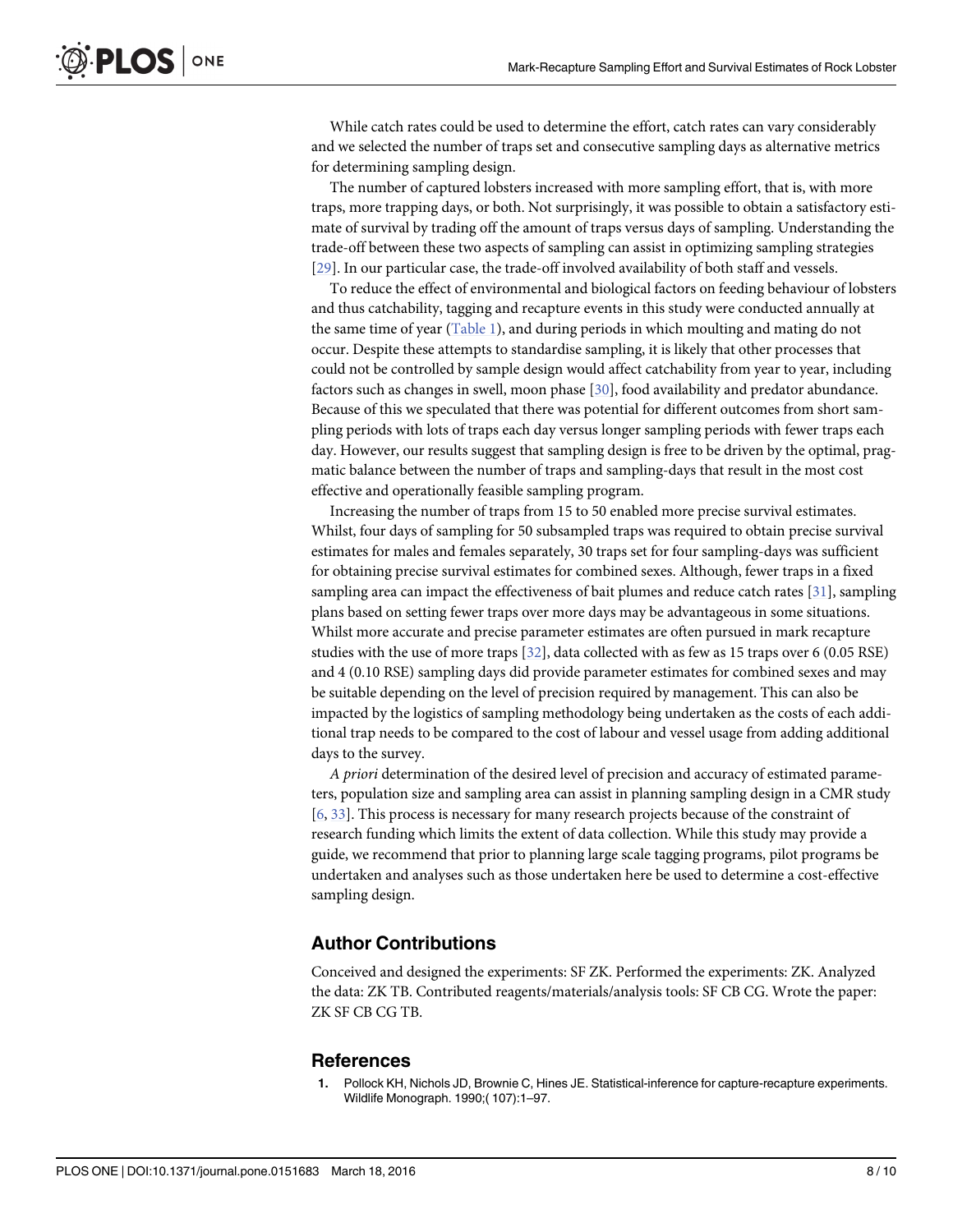- <span id="page-8-0"></span>[2.](#page-0-0) Lebreton J-D, Burnham KP, Clobert J, Anderson DR. Modeling survival and testing biological hypotheses using marked animals: a unified approach with case studies. Ecological Monographs. 1992; 62  $(1):67-118.$
- [3.](#page-0-0) Nichols JD. Capture-recapture models. Bioscience. 1992; 42(2):94.
- [4.](#page-0-0) McKelvey KS, Pearson DE. Population estimation with sparse data: the role of estimators versus indices revisited. Canadian Journal of Zoology. 2001; 79(10):1754.
- [5.](#page-0-0) Howe EJ, Obbard ME, Kyle CJ. Combining data from 43 standardized surveys to estimate densities of female American black bears by spatially explicit capture-recapture. Population Ecology. 2013; 55 (4):595–607.
- [6.](#page-1-0) Robson DS, Regier HA. Sample size in Petersen mark-recapture experiments. Transactions of the American Fisheries Society. 1964; 93(3):215–26. doi: [10.1577/1548-8659\(1964\)93\[215:ssipme\]2.0.](http://dx.doi.org/10.1577/1548-8659(1964)93[215:ssipme]2.0.co;2) [co;2](http://dx.doi.org/10.1577/1548-8659(1964)93[215:ssipme]2.0.co;2)
- [7.](#page-1-0) Ziegler PE, Frusher SD, Johnson CR. Space–time variation in catchability of southern rock lobster Jasus edwardsii in Tasmania explained by environmental, physiological and density-dependent processes. Fisheries Research. 2003; 61(1–3):107–23. doi: [10.1016/S0165-7836\(02\)00240-0](http://dx.doi.org/10.1016/S0165-7836(02)00240-0)
- [8.](#page-1-0) Williams MJ, Hill BJ. Factors influencing pot catches and population estimates of the portunid crab Scylla serrata. Marine Biology. 1982; 71(2):187–92. doi: [10.1007/bf00394628](http://dx.doi.org/10.1007/bf00394628)
- [9.](#page-1-0) Somers KM, Stechey DPM. Variable trappability of crayfish associated with bait type, water temperature and lunar phase. American Midland Naturalist. 1986; 116(1):36–44.
- [10.](#page-1-0) Kelly S, MacDiarmid AB, Babcock RC. Characteristics of spiny lobster, Jasus edwardsii, aggregations in exposed reef and sandy areas. Marine and Freshwater Research 1999; 50(5):409–16. doi: [10.1071/](http://dx.doi.org/10.1071/MF98126) [MF98126](http://dx.doi.org/10.1071/MF98126)
- [11.](#page-1-0) Ziegler PE, Haddon M, Frusher DS. Modelling seasonal catchability of the southern rock lobster Jasus edwardsii by water temperature, moulting, and mating. Marine Biology. 2004; 145(1):179–90.
- [12.](#page-1-0) Lindberg MS, Walker J. Satellite telemetry in avian research and management: sample size considerations. The Journal of Wildlife Management. 2007; 71(3):1002–9. doi: [10.2193/2005-696](http://dx.doi.org/10.2193/2005-696)
- [13.](#page-1-0) Fiske IJ, Bruna EM, Bolker BM. Effects of sample size on estimates of population growth rates calcu-lated with matrix models. PloS one. 2008; 3(8):e3080. doi: [10.1371/journal.pone.0003080](http://dx.doi.org/10.1371/journal.pone.0003080) PMID: [18769483](http://www.ncbi.nlm.nih.gov/pubmed/18769483)
- [14.](#page-1-0) Conner MM, Bennett SN, Saunders WC, Bouwes N. Comparison of Tributary Survival Estimates of Steelhead using Cormack-Jolly-Seber and Barker Models: Implications for Sampling Efforts and Designs. Transactions of the american fisheries society. 2015; 144(1):34–47.
- [15.](#page-1-0) Schorr RA, Ellison LE, Lukacs PM. Estimating sample size for landscape-scale mark-recapture studies of north american migratory tree bats. Acta Chiropterologica. 2014; 16(1):231–9. doi: [10.3161/](http://dx.doi.org/10.3161/150811014X683426) [150811014X683426](http://dx.doi.org/10.3161/150811014X683426)
- [16.](#page-1-0) Burke VJ, Greene JL, Gibbons JW. The effect of sample size and study duration on metapopulation estimates for slider turtles (Trachemys scripta). Herpetologica. 1995; 51(4):451–6.
- [17.](#page-1-0) Pennington M, Vølstad JH. Assessing the effect of intra-haul correlation and variable density on estimates of population characteristics from marine surveys. Biometrics. 1994; 50(3):725–32.
- [18.](#page-1-0) Pennington M, Vølstad JH. Optimum size of sampling unit for estimating the density of marine populations. Biometrics. 1991; 47(2):717–23.
- [19.](#page-1-0) Barrett N, Buxton C, Gardner C. Rock lobster movement patterns and population structure within a Tasmanian Marine Protected Area inform fishery and conservation management. Marine & Freshwater Research. 2009; 60(5):417–25. doi: [10.1071/mf07154](http://dx.doi.org/10.1071/mf07154)
- [20.](#page-1-0) Green BS, Gardner C. Surviving a sea-change: survival of southern rock lobster (Jasus edwardsii) translocated to a site of fast growth. ICES Journal of Marine Science. 2009; 66(4):656–64. doi: [10.](http://dx.doi.org/10.1093/icesjms/fsp030) [1093/icesjms/fsp030](http://dx.doi.org/10.1093/icesjms/fsp030)
- [21.](#page-2-0) Kordjazi Z, Frusher S, Buxton CD, Gardner C. Estimating survival of rock lobsters from long-term tagging programmes: How survey number and interval influence estimates. ICES Journal of Marine Science. 2015; 72:i244–i51. doi: [10.1093/icesjms/fsv005](http://dx.doi.org/10.1093/icesjms/fsv005)
- [22.](#page-2-0) Cormack RM. Estimates of Survival from the Sighting of Marked Animals. Biometrika. 1964; 51(3/ 4):429–38. doi: [10.1093/biomet/51.3-4.429](http://dx.doi.org/10.1093/biomet/51.3-4.429)
- 23. Jolly GM. Explicit estimates from capture-recapture data with both death and immigration-stochastic model. Biometrika. 1965; 52(1/2):225–47. doi: [10.2307/2333826](http://dx.doi.org/10.2307/2333826)
- [24.](#page-2-0) Seber GAF. A note on the multiple-recapture census. Biometrika. 1965; 52(1/2):249–59. doi: [10.2307/](http://dx.doi.org/10.2307/2333827) [2333827](http://dx.doi.org/10.2307/2333827)
- [25.](#page-2-0) White GC, Burnham KP. Program MARK: survival estimation from populations of marked animals. Bird Study. 1999; 46 Suppl 1(Journal Article):120–39. doi: [10.1080/00063659909477239](http://dx.doi.org/10.1080/00063659909477239)